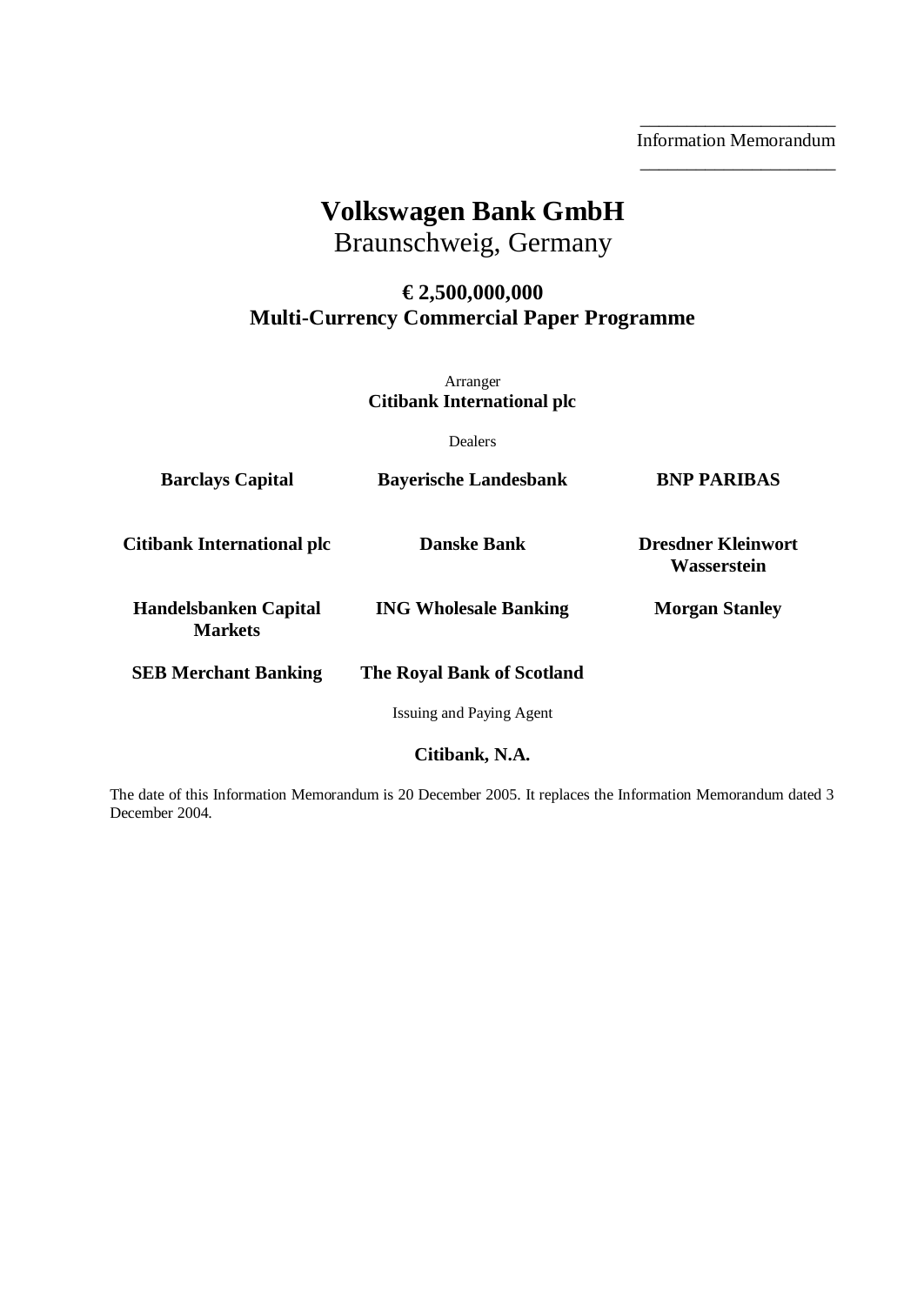# **Table of Contents**

# Page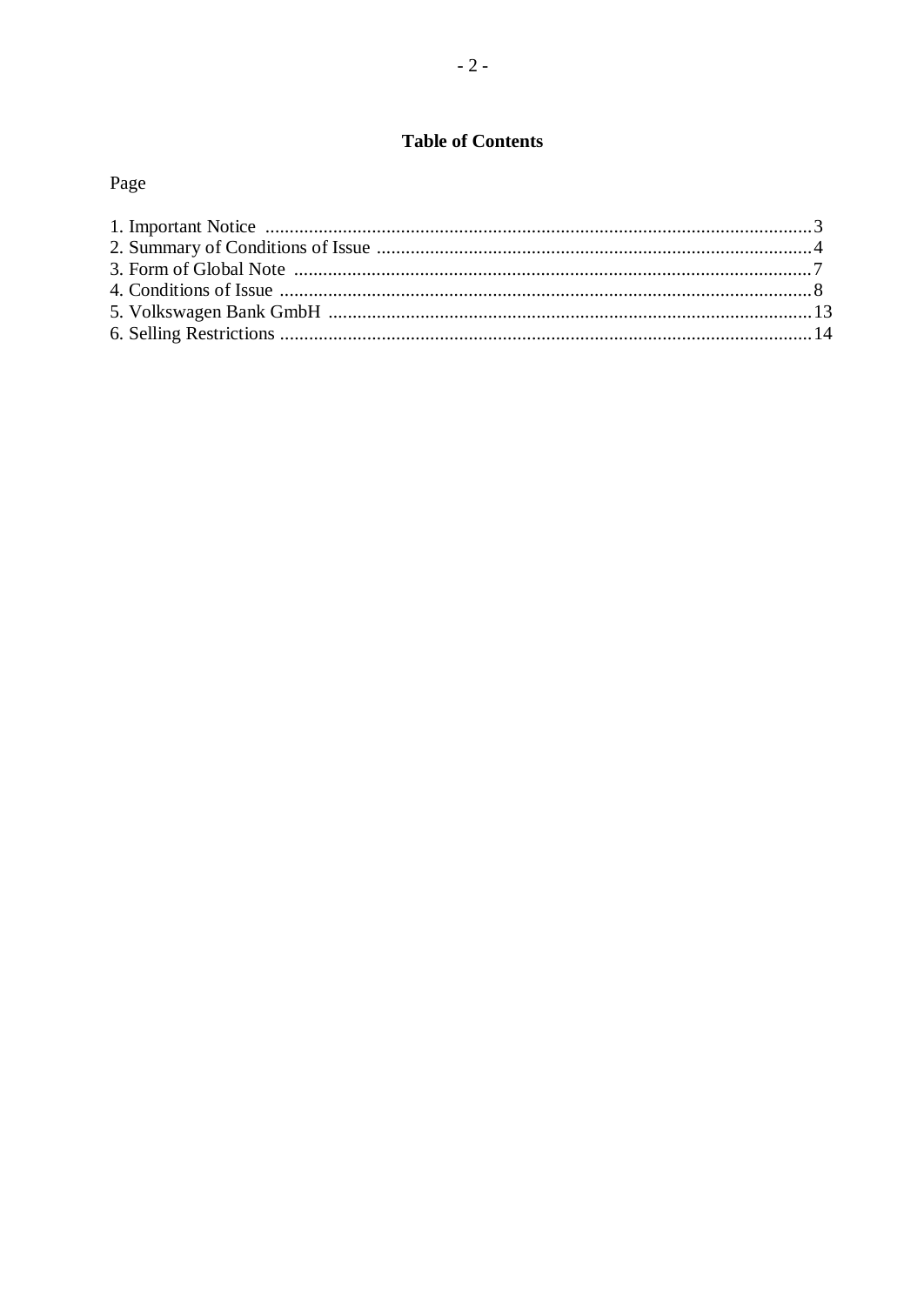#### **Important Notice**

The distribution of this Information Memorandum and the offering for sale of any short-term notes (the "Notes") or any rights in respect of such Notes in or from certain jurisdictions may be restricted by law. Persons into whose possession this Information Memorandum or any Notes come are required by Volkswagen Bank GmbH ("Volkswagen Bank"), Citibank International plc (the "Arranger") and Barclays Bank PLC, Bayerische Landesbank, BNP Paribas, Citibank International plc, Danske Bank A/S, Dresdner Bank Aktiengesellschaft, ING Bank N.V., Morgan Stanley & Co. International Limited, Skandinaviska Enskilda Banken AB (publ), Svenska Handelsbanken AB (publ) and The Royal Bank of Scotland plc (the "Dealers") to inform themselves about and to observe any such restrictions and prohibitions. In particular, such persons are required to comply with the restrictions and probitions on sales and offers of the Notes and or distribution of this Information Memorandum.

Each Dealer has represented and agreed that it will comply with all applicable securities laws and regulations in force in any jurisdiction in or from which it purchases, offers, sells or delivers Notes or possesses or distributes the Information Memorandum and will obtain any consent, approval or permission required by it for the purchase, offer or sale by it of Notes under the laws and regulations in force in any jurisdiction to which it is subject or in which it makes such purchases, offers, deliveries or sales and neither Volkswagen Bank nor any other Dealer shall have responsibility therefor.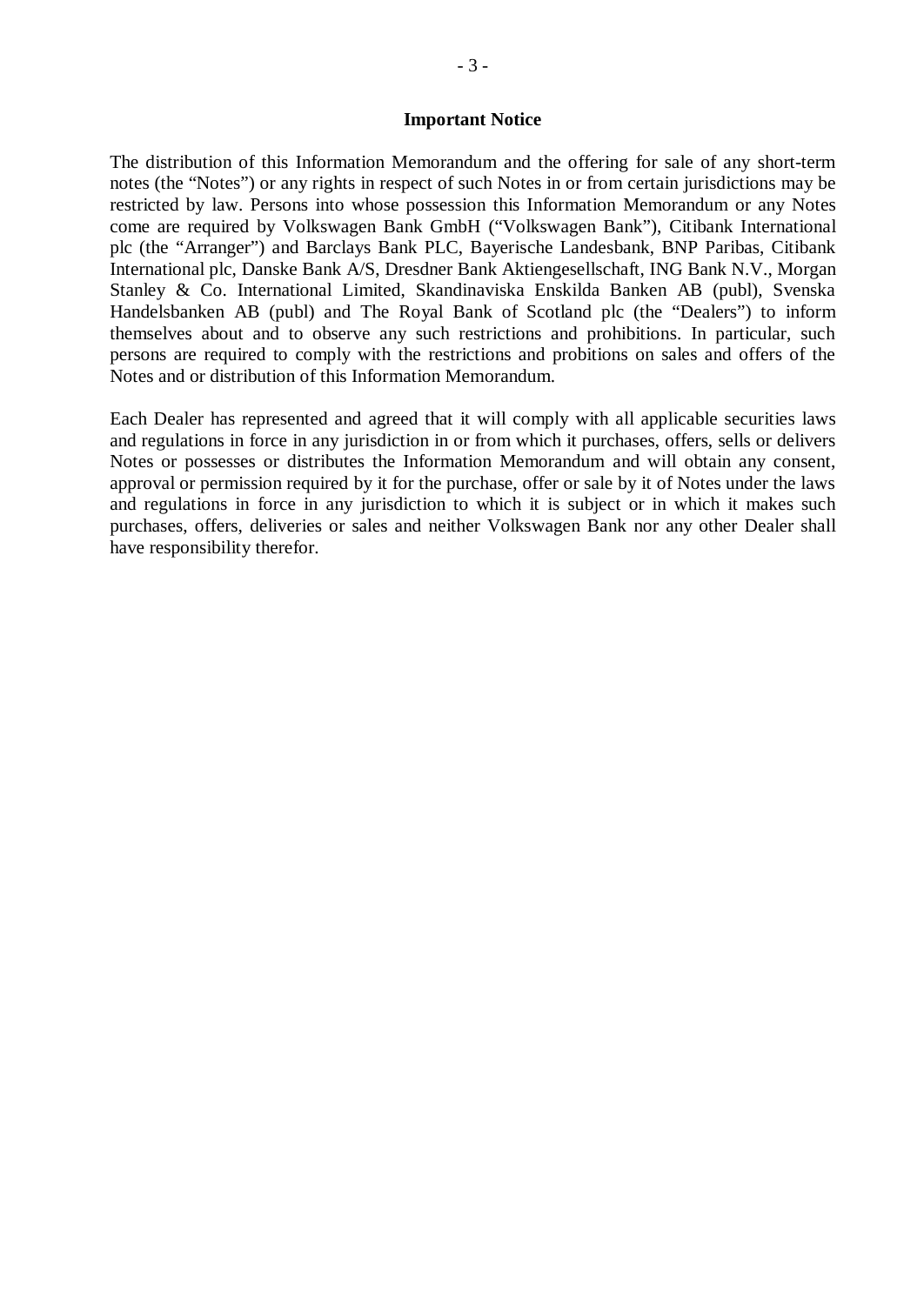# **SUMMARY OF CONDITIONS OF ISSUE**

The following summary does not purport to be complete and is taken from and qualified in its entirety by the remainder of this Information Memorandum and, in relation to the terms and conditions of any particular series of Notes, the applicable terms and conditions. Expressions defined in the "Conditions of the Issue", as set forth below, shall have the same meaning in this summary unless specified otherwise.

| Programme/<br><b>Programme Volume:</b>        | Volkswagen Bank may issue short-term Notes under the<br>Programme up to an amount of Euro 2.5 billion.                                                                                                                                                                                                                                                                                                                                                                                                                |  |
|-----------------------------------------------|-----------------------------------------------------------------------------------------------------------------------------------------------------------------------------------------------------------------------------------------------------------------------------------------------------------------------------------------------------------------------------------------------------------------------------------------------------------------------------------------------------------------------|--|
| <b>Issuer:</b>                                | Volkswagen Bank GmbH ("Volkswagen Bank")                                                                                                                                                                                                                                                                                                                                                                                                                                                                              |  |
| Arranger:                                     | Citibank International plc                                                                                                                                                                                                                                                                                                                                                                                                                                                                                            |  |
| <b>Dealers:</b>                               | Barclays Bank PLC, Bayerische Landesbank, BNP Paribas,<br>Citibank International plc, Danske Bank A/S, Dresdner Bank<br>Aktiengesellschaft, ING Bank N.V., Morgan Stanley & Co.<br>International Limited, The Royal Bank of Scotland plc,<br>Skandinaviska Enskilda Banken AB (publ) and Svenska<br>Handelsbanken AB (publ).                                                                                                                                                                                          |  |
| <b>Issuing and Principal Paying</b><br>Agent: | All payments on the Notes shall be made via Citibank, N.A.,<br>(the "Paying Agent"). The Paying Agent will transfer the<br>amounts payable to the Clearing System holding the Global<br>Note for payment to the holders of the Notes (the "CP<br>Holders").                                                                                                                                                                                                                                                           |  |
| <b>Currencies:</b>                            | Notes may be issued in Euro, U.S. Dollars, Australian Dollars,<br>Canadian Dollars, New Zealand Dollars, Pound Sterling, Swiss<br>Francs, Japanese Yen, or such other currency or currency unit<br>as may be agreed between Volkswagen Bank and the relevant<br>Dealer, subject in each case to compliance with the laws and<br>regulations of the competent central bank or other competent<br>bodies applicable to the chosen currency or currency unit.                                                            |  |
| Term:                                         | The Notes will have a maturity period of not less than one day<br>and not more than 364 days, including the value date but<br>excluding the maturity date, subject to compliance with any<br>applicable legal and regulatory requirements.                                                                                                                                                                                                                                                                            |  |
| <b>Denomination/Series of</b><br>Notes:       | The Notes will be issued with a denomination of Euro 100,000<br>each or such other conventionally and legally accepted<br>denomination for commercial paper in the relevant currency or<br>currency unit and will be issued in series, each in an aggregate<br>principal amount, of not less than Euro 2,500,000 or the<br>equivalent thereof. Volkswagen Bank and the relevant Dealer<br>may agree on a smaller aggregate principal amount for series of<br>Notes. Notes comprised in a series have identical terms. |  |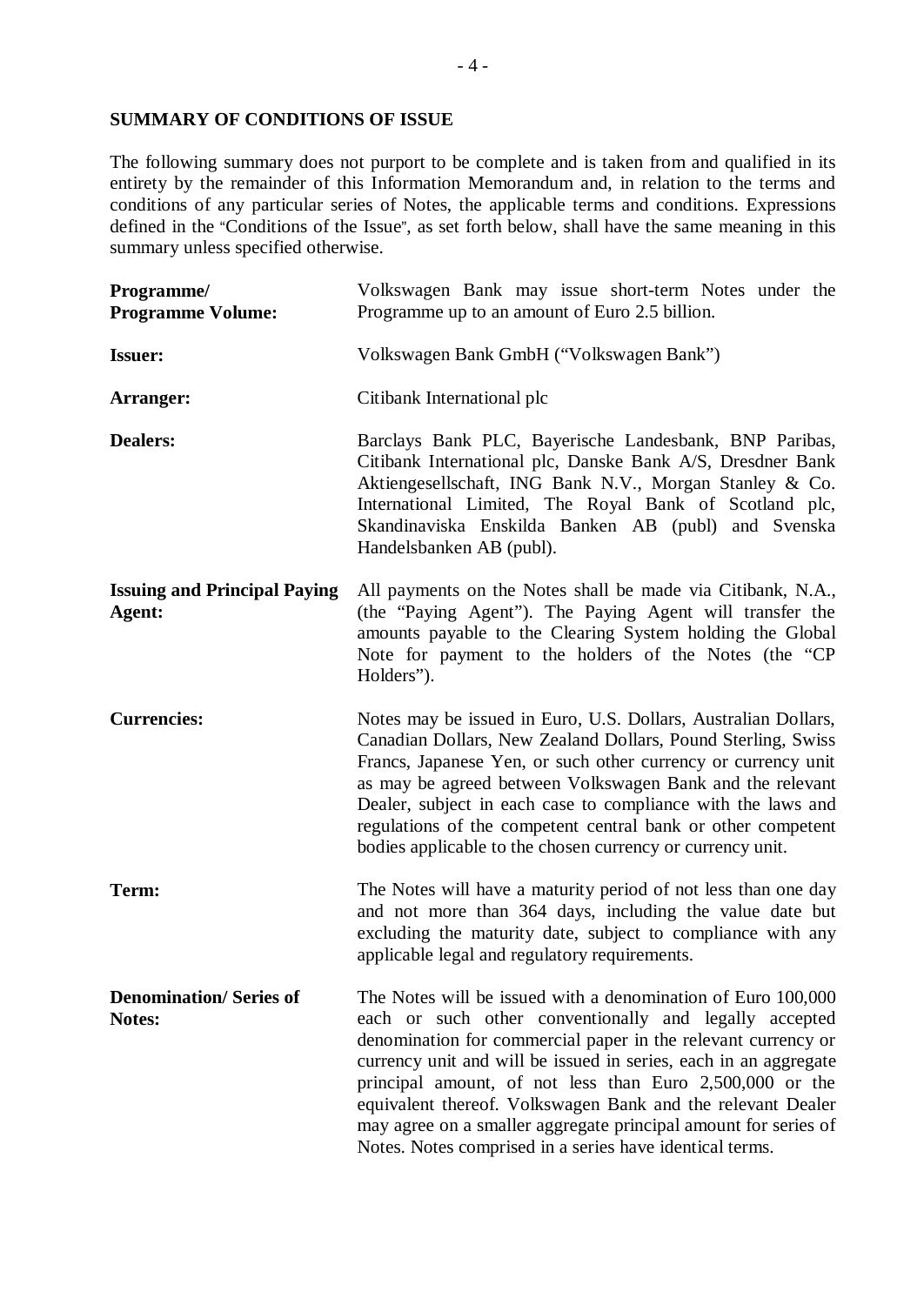| <b>Form of Notes:</b>     | Notes will be issued in bearer form with terms and conditions<br>attached. Notes comprised in a series are represented by a<br>global note ("Global Note"). The right of holders to require<br>printing and delivery of definitive Notes is excluded.                                                                                                                                                                                                                                                                                                                                                                                                                                                                                                                                                                                                                             |
|---------------------------|-----------------------------------------------------------------------------------------------------------------------------------------------------------------------------------------------------------------------------------------------------------------------------------------------------------------------------------------------------------------------------------------------------------------------------------------------------------------------------------------------------------------------------------------------------------------------------------------------------------------------------------------------------------------------------------------------------------------------------------------------------------------------------------------------------------------------------------------------------------------------------------|
| <b>Delivery of Notes:</b> | The Global Notes shall be deposited with Clearstream Banking<br>AG, Frankfurt am Main, ("CBF") or with a common depositary<br>for Clearstream Banking société anonyme, Luxembourg<br>("CBL") and Euroclear Bank S.A./N.V., as operator of the<br>Euroclear System ("Euroclear") or with, or with a depositary<br>for, Euroclear France S.A. ("Euroclear France").                                                                                                                                                                                                                                                                                                                                                                                                                                                                                                                 |
| Listing:                  | No application will be made to list the Programme or the Notes<br>on any stock exchange.                                                                                                                                                                                                                                                                                                                                                                                                                                                                                                                                                                                                                                                                                                                                                                                          |
| <b>Status:</b>            | The obligations under the Notes constitute unsecured and<br>unsubordinated obligations of Volkswagen Bank ranking pari<br>passu among themselves and pari passu with all other<br>unsecured and unsubordinated obligations of Volkswagen Bank<br>other than obligations which are preferred by virtue of<br>mandatory provisions of law.                                                                                                                                                                                                                                                                                                                                                                                                                                                                                                                                          |
| <b>Redemption:</b>        | The Notes will be redeemed at par on the date specified in the<br>relevant Global Note.                                                                                                                                                                                                                                                                                                                                                                                                                                                                                                                                                                                                                                                                                                                                                                                           |
|                           | Any Notes, (including Notes denominated in Sterling) in<br>respect of which the proceeds are to be accepted by<br>Volkswagen Bank in the United Kingdom, shall (a) have a<br>redemption value of not less than $£ 100,000$ (or an amount of<br>equivalent value denominated wholly or partly in a currency<br>other than sterling), and (b) provide that no part of any such<br>Note may be transferred unless the redemption value of that<br>part is not less than $£ 100,000$ (or such an equivalent amount).                                                                                                                                                                                                                                                                                                                                                                  |
| Interest:                 | The Notes will be issued on a discount basis; there will be no<br>periodic payments of interest on the Notes.                                                                                                                                                                                                                                                                                                                                                                                                                                                                                                                                                                                                                                                                                                                                                                     |
| Taxes:                    | All payments on the Notes shall be made without deduction or<br>withholding at source of any taxes, duties or governmental<br>charges imposed, levied or collected by or in or on behalf of the<br>Federal Republic of Germany or, in the case of Notes where the<br>issue proceeds will directly be used for the financing of VW<br>Bank Dublin Branch, the Republic of Ireland, or by or on behalf<br>of any political subdivision or authority therein having power to<br>tax (together "Withholding Taxes"), unless such deduction or<br>withholding at source is required by law. In such event,<br>Volkswagen Bank shall pay, subject to the exceptions set out in<br>$\S$ 4 (1) of the Conditions of Issue, such additional amounts as<br>may be necessary in order that the net amounts received by the<br>CP Holders after such deduction or withholding shall equal the |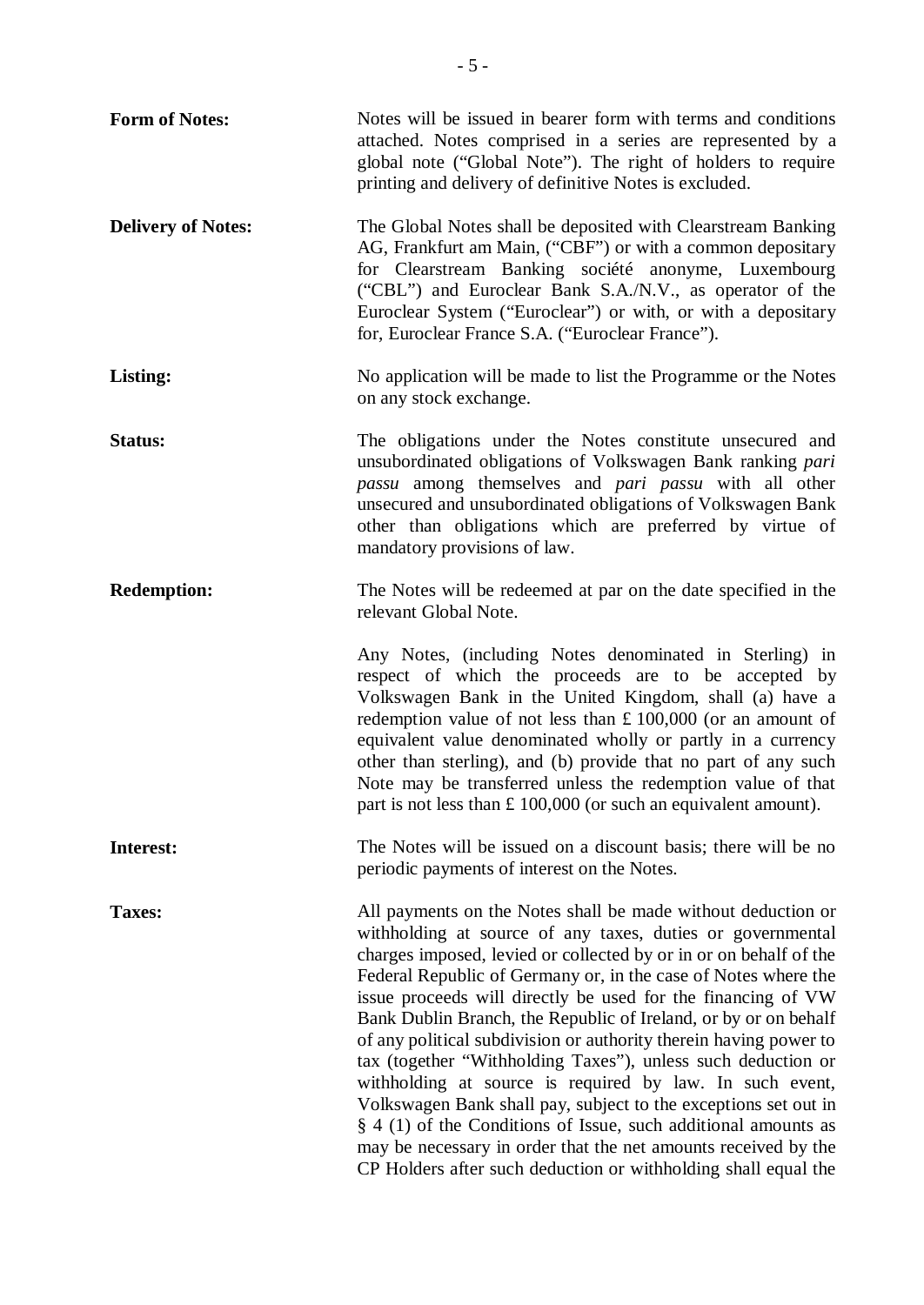respective amounts which would have been receivable had no such deduction or withholding at source been required.

- **Right of Acceleration by the Holders:**  Any CP Holder may declare his Notes due and demand immediate redemption thereof in the circumstances set out in § 6 of the Conditions of Issue.
- **Optional Redemption:** None

**Negative Pledge of Volkswagen Bank:**  Volkswagen Bank has agreed to observe certain restrictions regarding the granting of security for other notes (for more details please refer to § 5 of the Conditions of Issue).

- **Notices:** All notices concerning the Notes shall be published in a German daily newspaper designated by the Frankfurt Stock Exchange for notices of such kind and distributed nationally within Germany or, at the option of Volkswagen Bank, through the Clearing System. If all holders of a series of Notes are known to Volkswagen Bank by name and address, such notices may, additionally or in lieu of the notification pursuant to the preceding sentence, also be given directly to the holders of such Notes.
- **Substitution of Volkswagen Bank:**  Subject to the conditions set out in § 8 of the Conditions of Issue, Volkswagen Bank may without the consent of the CP Holders at any time substitute for itself any other company in which it directly or indirectly owns more than 90% of the shares or other equity interest carrying the right to vote.

**Applicable Law and Place of**  The Notes shall be governed by German law. **Jurisdiction**  Exclusive place of jurisdiction for all proceedings arising out of or in connection with the Notes shall be Frankfurt am Main. **Selling Restrictions For a description of certain restrictions of offers, sales and** deliveries of Notes and on the distribution of offering materials

in the United States of America and the United Kingdom, see "Selling Restrictions". Further restrictions may be required in connection with any particular issue of Notes and will be specified in the documentation relating to such issue.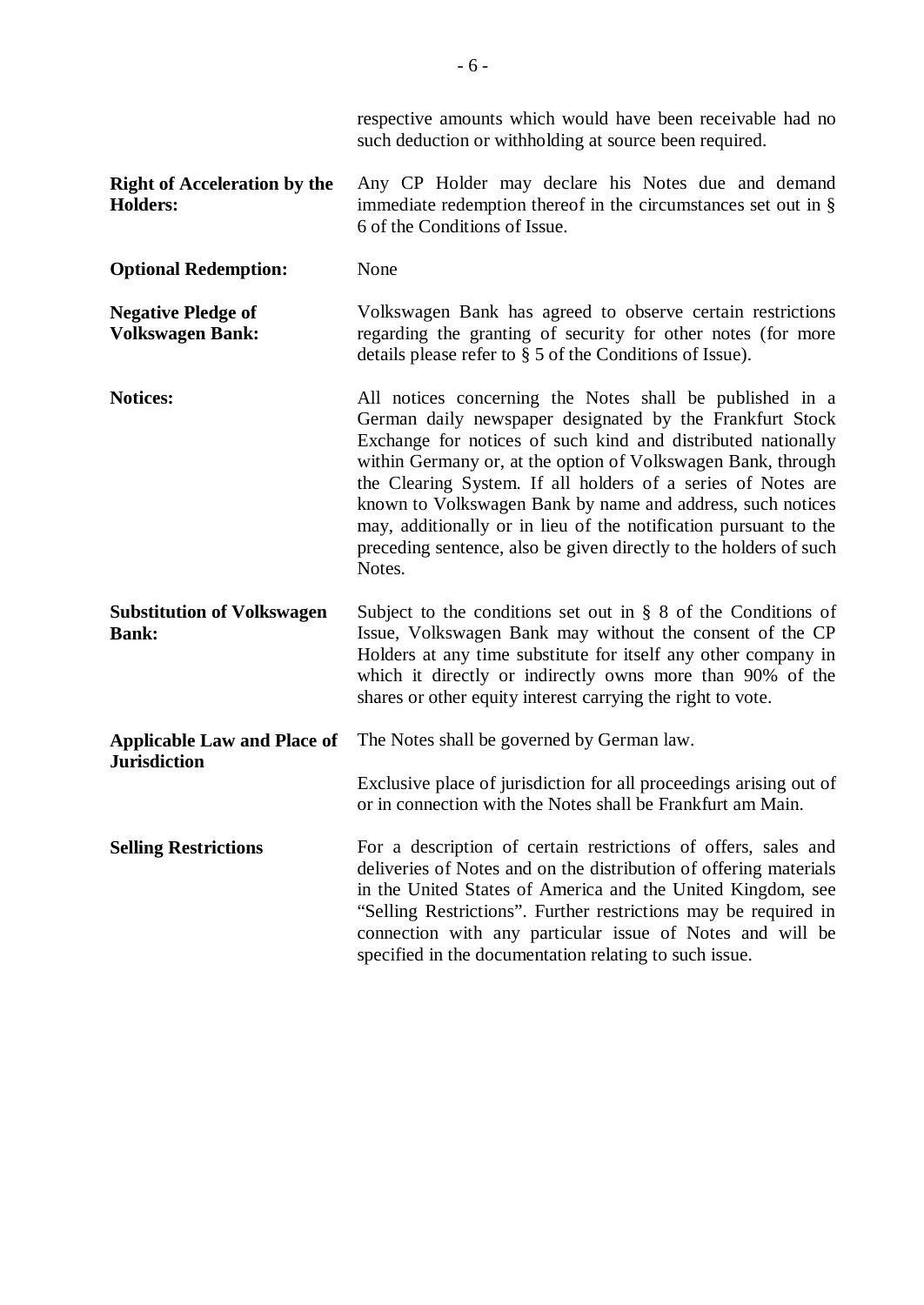# **FORM OF GLOBAL NOTE**

#### **VOLKSWAGEN BANK GMBH**

**Global Note to Bearer No. \_\_\_\_\_/Series No. \_\_\_\_\_** 

| <b>Number of Notes:</b>                                     |  |
|-------------------------------------------------------------|--|
| <b>Currency/Currency Unit:</b>                              |  |
| <b>Denomination of each Note<sup>1</sup>:</b>               |  |
| <b>Aggregate Principal Amount of the Notes<sup>2</sup>:</b> |  |
| Rate of Discount: %p.a.                                     |  |
| <b>Value Date:</b>                                          |  |
| <b>Maturity Date:</b>                                       |  |
| <b>Paying Agent:</b>                                        |  |
| <b>Clearing System:</b>                                     |  |

This Global Note to Bearer represents the above-mentioned number of Notes. The right of holders to require printing and delivery of definitive Notes is excluded for the entire lifetime of the Notes.

The Conditions of Issue printed on the reverse side hereof are applicable to the Notes. Accordingly, VOLKSWAGEN BANK GMBH undertakes in particular to redeem the Notes at par upon maturity. In case a redemption prior to the above-mentioned Maturity Date according to the conditions of this Global Note to Bearer and the Conditions of Issue is effected, the Notes shall be redeemed at a price which shall be calculated according to the Conditions of Issue by the Paying Agent. There shall be no periodic interest payments.

[The issue proceeds will directly be used for the financing of Volkswagen Bank GmbH Dublin Branch.]<sup>3</sup>

Braunschweig,

 $\mathbf{i}$ n  $\mathbf{j}$ 

\_\_\_\_\_\_\_\_\_\_\_\_\_\_\_\_\_\_\_\_\_\_\_\_\_\_\_\_\_

VOLKSWAGEN BANK GMBH

\_\_\_\_\_\_\_\_\_\_\_\_\_\_\_\_\_\_\_\_\_\_\_\_\_\_\_\_\_

Control signature

 $\overline{a}$ 

<sup>1</sup> The Notes will be issued with a denomination of Euro 100,000 each or such other conventionally and legally accepted denomination for commercial paper in the relevant currency or currency unit, *provided that* the Notes (including Notes denominated in sterling), the proceeds of which are to be accepted by the Issuer in the United Kingdom shall have a minimum denomination of  $\pounds$  100,000 (or its equivalent in other currencies).

<sup>2</sup> Complete in words and figures.

<sup>&</sup>lt;sup>3</sup> Only applicable for Notes the issue proceeds whereof will directly be used for the financing of the Volkswagen Bank GmbH Dublin Branch.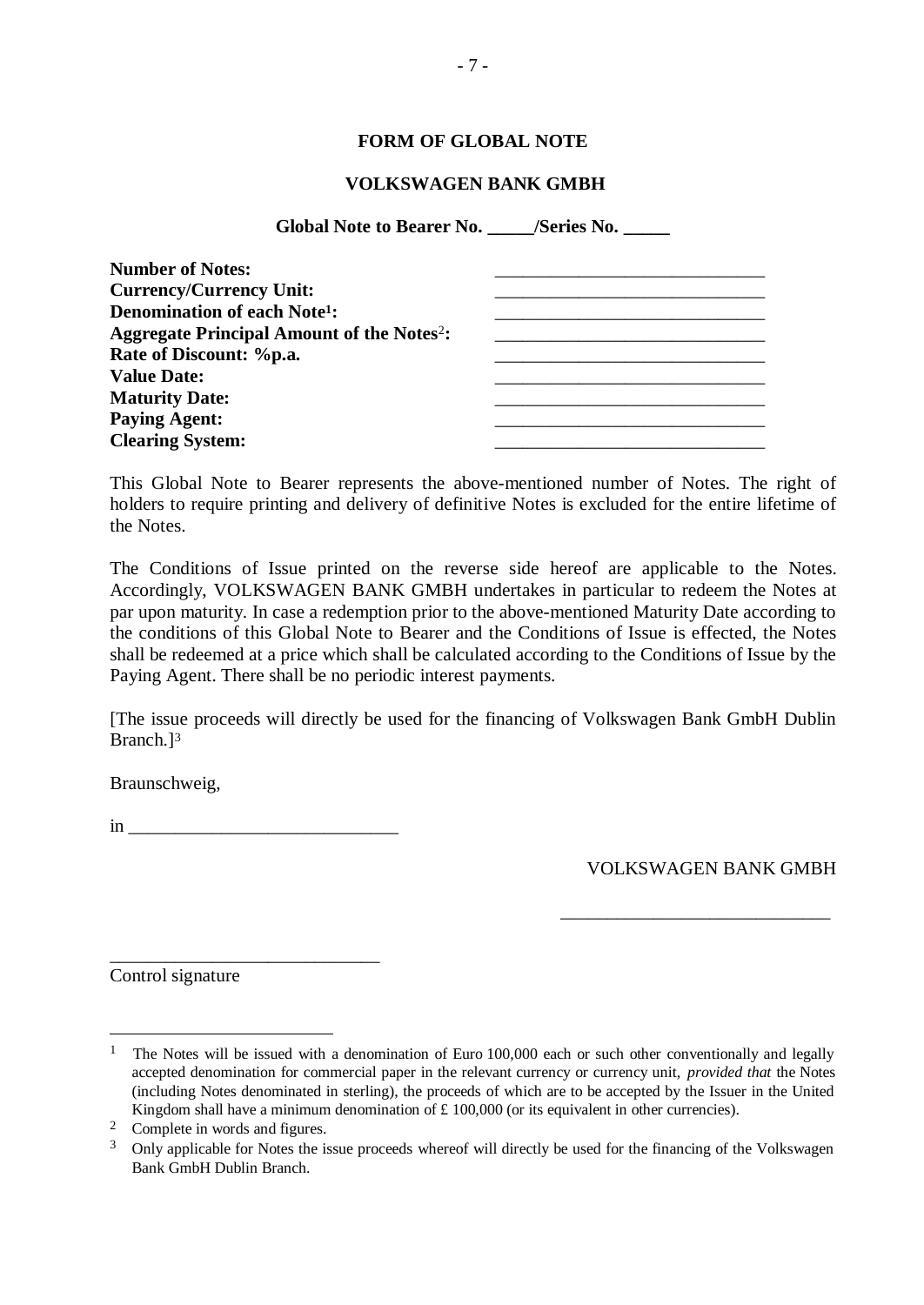The text in square brackets is applicable if indicated in the respective footnotes.

# **CONDITIONS OF ISSUE**

# **§ 1 Series, Denomination and Form, Status**

(1) This series of notes in the currency or currency unit and in the aggregate principal amount, each as specified on the face hereof, is subdivided into the number of notes and in the denominations, each as specified on the face hereof, payable to bearer and ranking pari passu in all respects with each other (the "Notes" or the "Commercial Paper" (CP)).

(2) The Notes shall, for their entire lifetime, be represented by a Global Note to bearer (the "Global Note"). The right to demand the printing and delivery of individual Notes shall be excluded. The Global Note bears the manual signatures of two authorised representatives of Volkswagen Bank GmbH, Braunschweig (the "Issuer") and the manual signature of a control officer.

(3) The obligations under the Notes constitute unsecured and unsubordinated obligations of the Issuer ranking *pari passu* among themselves and *pari passu* with all other unsecured and unsubordinated obligations of the Issuer other than obligations which are preferred by virtue of mandatory provisions of law.

# **§ 2 Maturity**

The Notes will be redeemed at par on the date specified in the Global Note. There will be no periodic payments of interest on the Notes.

#### **§ 3 Payments**

(1) The Issuer undertakes to pay all amounts, as and when due, in the currency or currency unit in which the Notes are denominated.

(2) Payments shall be made via Citibank, N.A., unless any other paying agent is named on the reverse side hereof ("Paying Agent"). The Paying Agent will transfer the amounts payable to the Clearing System specified on the face hereof holding the Global Note for payment to the holders of the Notes ("CP Holders"). All payments to the respective Clearing System shall discharge the liability of the Issuer under the Notes to the extent of the sums so paid. The Paying Agent in its capacity as such is acting exclusively as agent of the Issuer and does not have any relationship of agency or trust with the CP Holders. The Issuer may substitute another Paying Agent for the Paying Agent by publication in accordance with § 7.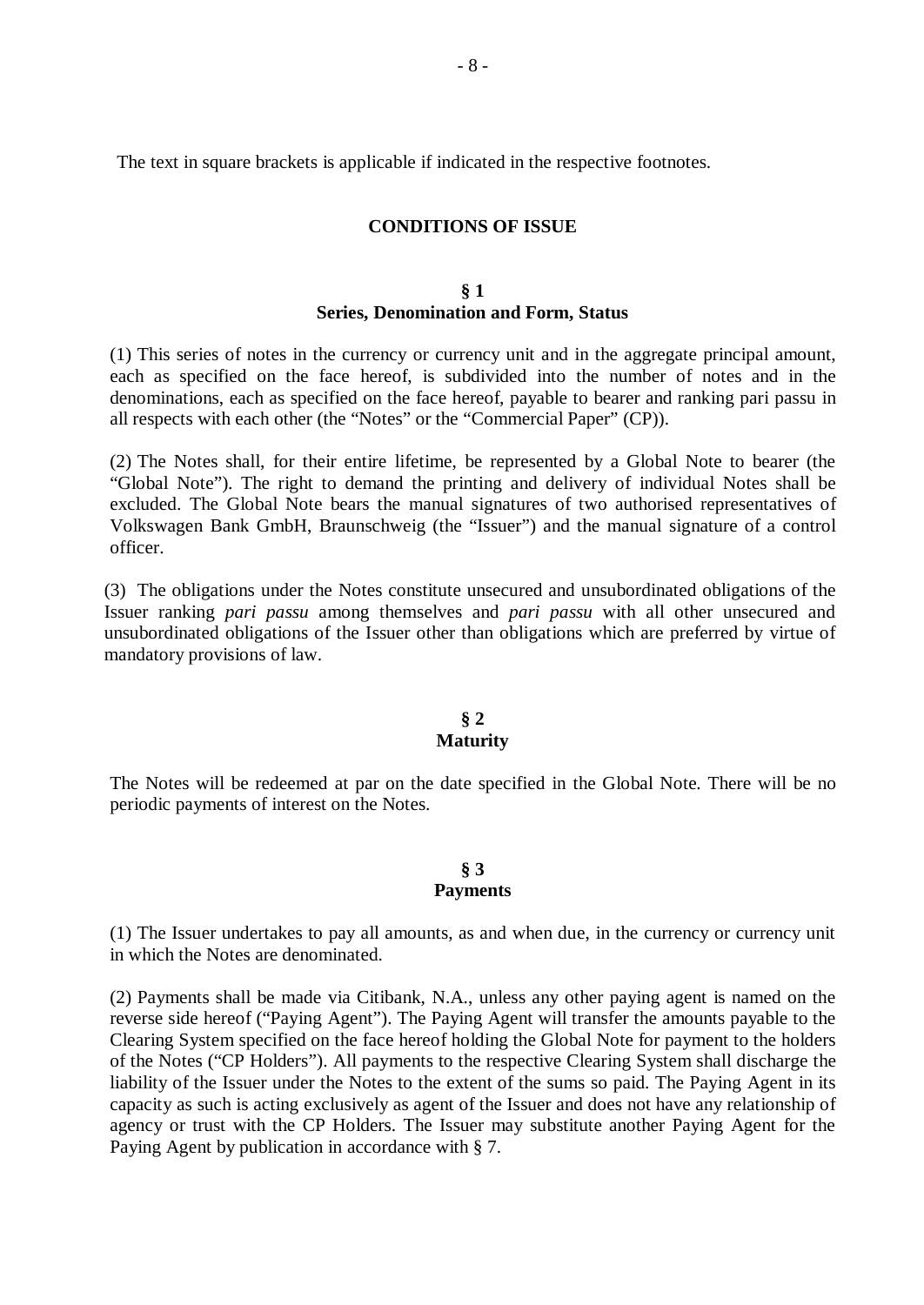(3) Should the Issuer fail to redeem the Notes when due (or, where the due date is not a Banking Day, on the next succeeding Banking Day), and only in this event, interest shall continue to accrue on the Redemption Amount (determined by the Calculation Agent, as the case may be) at the default rate of interest established by law from the due date (inclusive) until the actual redemption of the Notes.

"Banking Day" shall mean a day (other than a Saturday or Sunday) on which all relevant parts of the Trans-European Automated Real-time Gross Settlement Express Transfer System (TARGET) in the case of Notes denominated in Euro or, if the Notes are denominated in a currency other than Euro, on which banks settle payments in the principal financial centre of the country of the currency in which the Notes are denominated.

#### **§ 4 Taxes**

(1) All payments on the Notes are to be made without deduction or withholding at source of any taxes, duties or governmental charges imposed, levied or collected by or in or on behalf of the Republic of Ireland  $or^{(1)}$  the Federal Republic of Germany or by or on behalf of any political subdivision or authority therein having power to tax ("Withholding Taxes"), unless such deduction or withholding at source is required by law.

In such event, the Issuer shall pay such additional amounts as may be necessary in order that the net amounts received by the CP Holders after such deduction or withholding shall equal the respective amounts which would have been receivable had no such deduction or withholding at source been required. No such additional amounts shall, however, be payable on account of any taxes, duties or governmental charges which:

- (a) are payable by any person acting as custodian bank or collecting agent on behalf of a CP Holder, or otherwise in any manner which does not constitute a deduction or withholding by the Issuer from payment of principal or interest made by it, or
- (b) are payable otherwise than by deduction or withholding at source from payments on the Notes, or are payable by reason of the CP Holder having, or having had, some personal or business connection with the Republic of Ireland or<sup>(1)</sup> the Federal Republic of Germany and not merely by reason of the fact that payments on the Notes are, or for purposes of taxation are deemed to be, derived from sources in, or are secured in, the Republic of Ireland  $or^{(1)}$  the Federal Republic of Germany or
- (c) are deducted or withheld pursuant to (i) any European Union Directive or Regulation concerning the taxation of interest income, or (ii) any international treaty or understanding relating to such taxation and to which the Republic of Ireland or<sup>(1)</sup> the Federal Republic of Germany or the European Union is a party, or (iii) any provision of law implementing, or complying with, or introduced to conform with, such Directive, Regulation, treaty or understanding.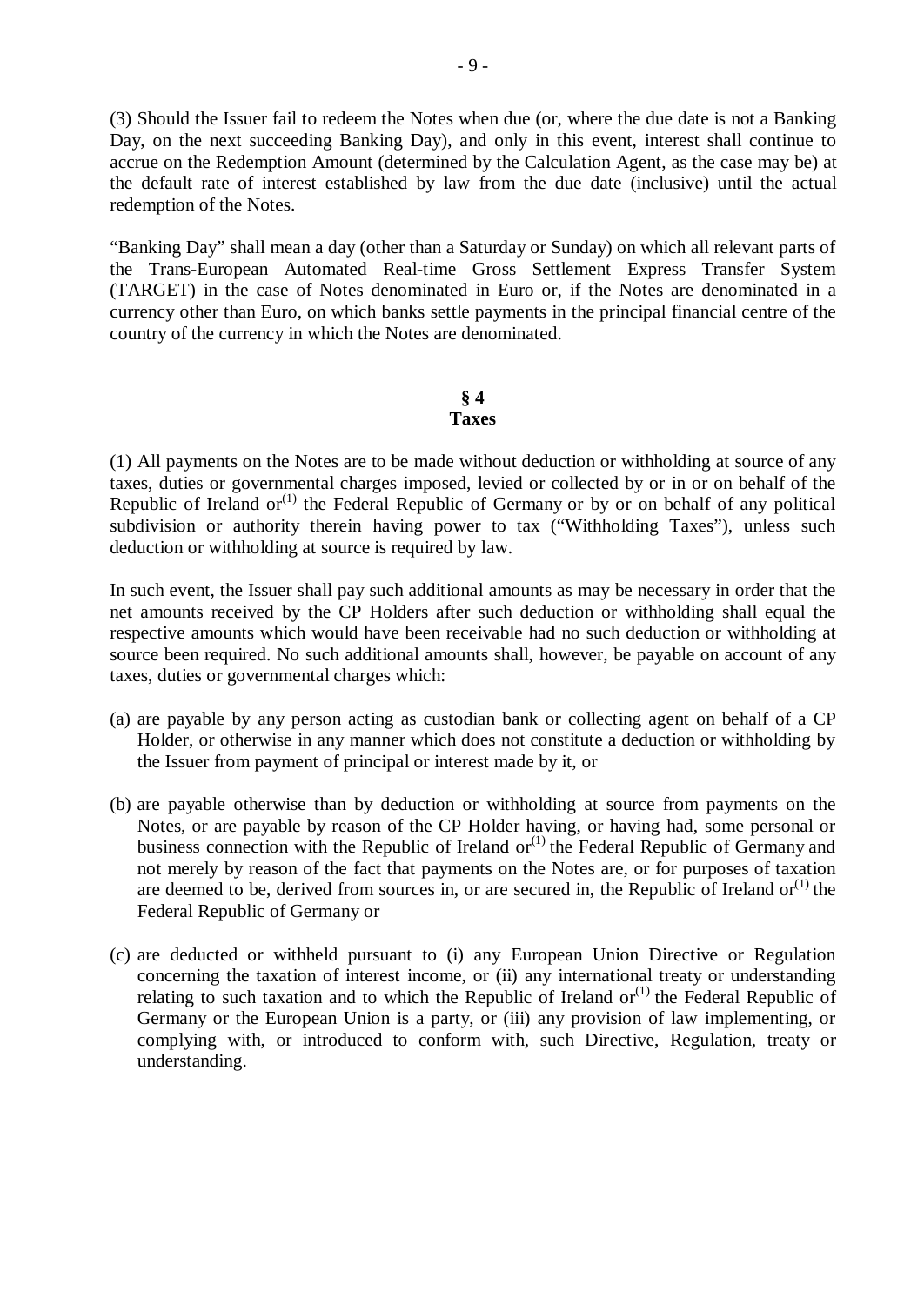# **§ 5 Negative Pledge**

The Issuer undertakes, as long as Notes are outstanding, but only up to the time all amounts payable have been placed at the disposal of the Paying Agent, not to provide any security, by encumbering any of its own assets, for other bonds, notes, debentures or similar debt instruments or for guarantees or indemnities in respect thereof without at the same time having the CP Holders share equally and rateably in such security, unless such collateralisation is required by law or by an authority. The undertaking of the Issuer contained in this § 5 shall not be applicable to the asset-backed securities of the Issuer.

# **§ 6 Right of Acceleration of CP Holders**

(1) Each CP Holder shall be entitled to declare his Notes due and demand immediate redemption thereof at an amount calculated according to subparagraph (3) in the event that

- (a) the Issuer fails to fulfil any obligation arising from the Notes and such failure continues for more than 30 days after the Issuer has received notice thereof from a CP Holder, or
- (b) the Issuer suspends its payments or announces its inability to meet its financial obligations generally, or
- (c) a competent court opens bankruptcy or other insolvency proceedings against the Issuer's assets or the Issuer applies for institution of any one of these proceedings concerning its assets or offers or makes an arrangement for the benefit of its creditors generally to avoid insolvency, or
- (d) the Issuer goes into liquidation unless this is done in connection with a merger, or other form of combination with another company or in connection with a reorganisation and such other or new company assumes all obligations contracted by the Issuer.

The right to declare Notes due shall terminate if the situation giving rise to it has been cured before the right is exercised.

(2) Any notice, including any notice declaring Notes due, in accordance with subparagraph (1), shall be made by means of a written declaration delivered by hand or registered mail to the Issuer.

(3) In case of a termination pursuant to subparagraph (1), the redemption shall be made at an amount to be determined in accordance with the following formula:

$$
RB = NBx \frac{1}{1 + \frac{R \times T}{360^*}}
$$

\*) 365, in case the Notes are denominated in Pound Sterling.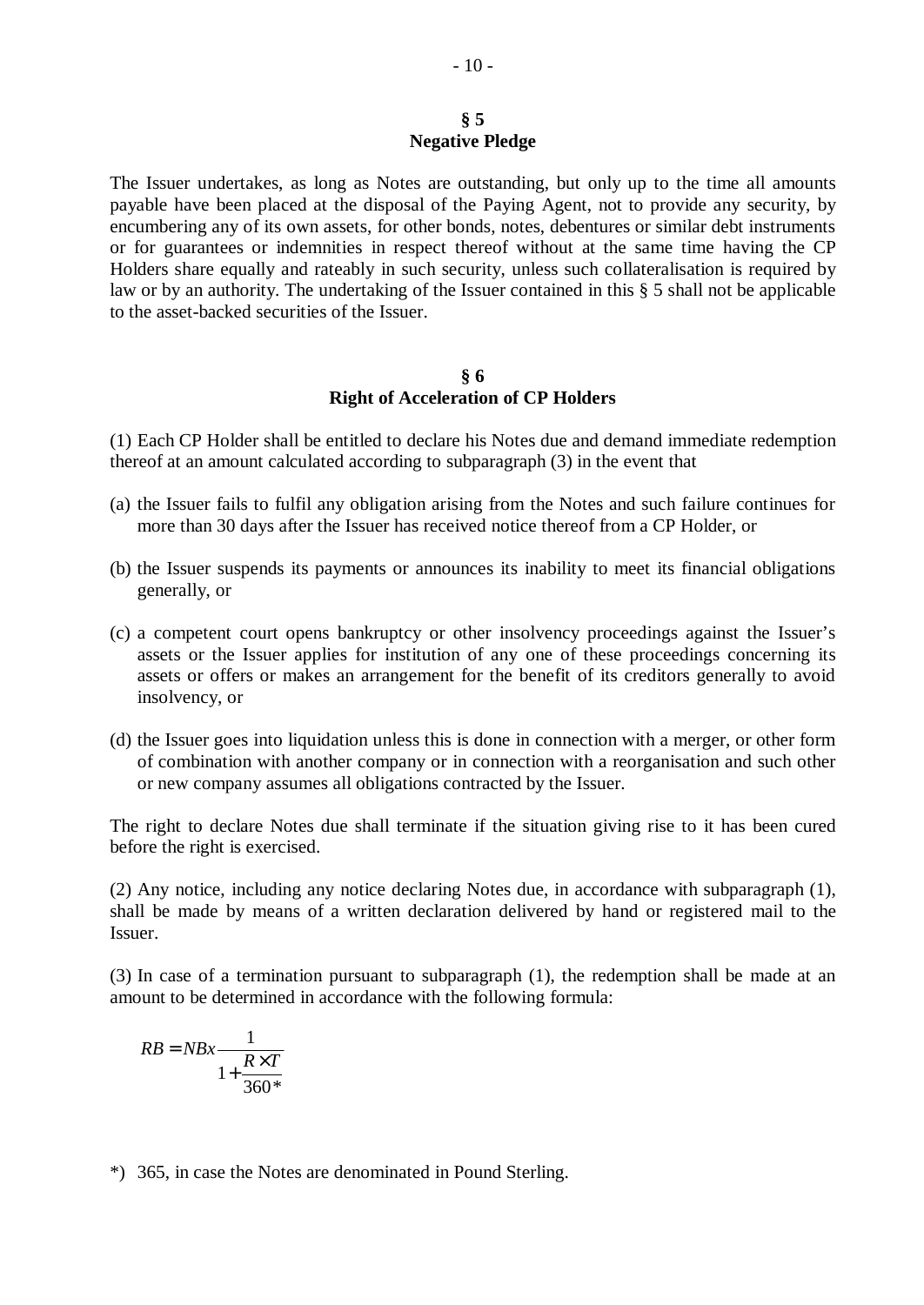Where "RB" means the redemption amount, "NB" means the principal amount, "R" means the Rate of Discount p. a. as specified in the Global Note, (whereas the percentage rate is expressed as a decimal figure, e. g. 0.04 in the case of a Rate of Discount of 4%), "T" means the number of calendar days from and including the date of redemption to, but excluding, the original Maturity Date.

The redemption amount shall be calculated by the Paying Agent. The calculation shall, in the absence of manifest error, be final and binding on all parties.

#### **§ 7 Notices**

All notices concerning the Notes shall be published in a leading daily newspaper designated by the Frankfurt Stock Exchange for notices of such kind and distributed nationally within Germany or, at the option of the Issuer, by way of notification through the Clearing System. Any notice made by way of publication shall become effective on the third day following the day of its publication, or, if published more than once on different dates, on the third day following the first day of any such publication. Any notice made by way of notification through the Clearing System shall become effective for all purposes on the seventh day following the day on which the notice was delivered to the Clearing System. If all holders of Notes are known to the Issuer by name and address, such notices may, additionally or in lieu of the publication or notification pursuant to sentence 1, also be given directly to the holders of the Notes.

# **§ 8 Substitution of Issuer**

(1) The Issuer shall without the consent of the CP Holders be entitled at any time to substitute for itself any other company more than 90% of the shares or other equity interest carrying the right to vote of which are directly or indirectly owned by it ("Subsidiary") as principal debtor (the "New Issuer") in respect of all obligations arising from or in connection with the Notes, provided that

- (a) the New Issuer agrees by way of a contract with the Issuer to fulfil all obligations arising from or in connection with the Notes,
- (b) the assumption of payment obligations pursuant to (a) shall not necessitate any taxes, duties or governmental charges to be deducted or withheld at source,
- (c) the New Issuer is in a position to transfer all amounts required for the fulfilment of all obligations arising from or in connection with the Notes to the Paying Agent without any restrictions,
- (d) the Issuer irrevocably and unconditionally guarantees in favour of each CP Holder the payment of all sums payable by the New Issuer in respect of the Notes on terms which ensure that each CP Holder will be put in an economic position that is at least as favourable as that which would have existed if the substitution had not taken place, and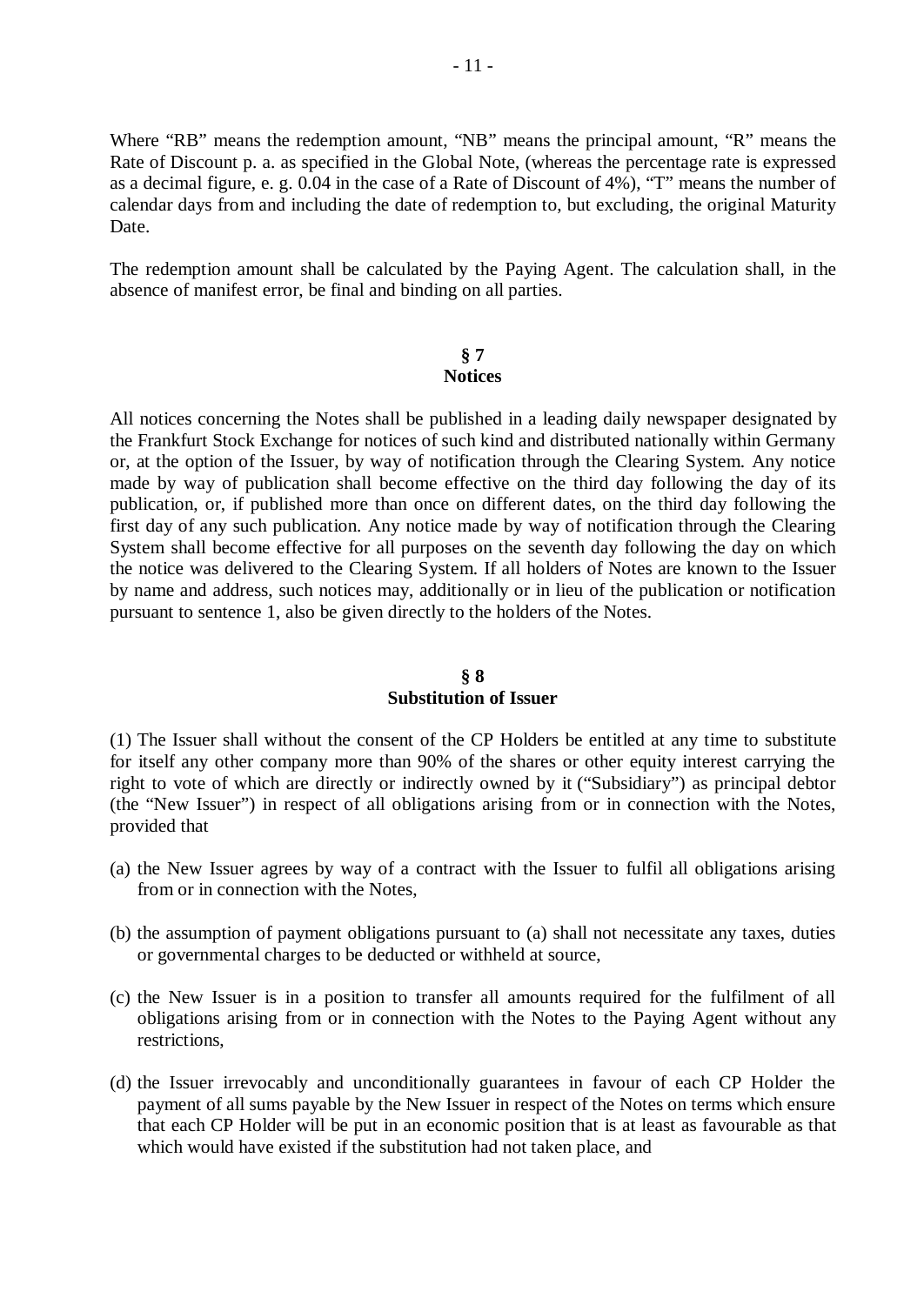(e) a trustee to be especially appointed by the Issuer, which must be a bank or firm of auditors with international standing ("Trustee"), considers in its absolute discretion the assumption of obligations pursuant to item (a) not to be substantially disadvantageous for the CP Holders and therefore approves the same for the CP Holders.

(2) In the event of such substitution, any reference in these Conditions of Issue to the Issuer shall from then on be deemed to refer to the New Issuer and any reference to the Issuer's country of domicile shall from then on be deemed to refer to the country of domicile or domicile for tax purposes of the New Issuer.

(3) The substitution of the Issuer shall be published in accordance with § 7. The substitution shall become effective upon publication and the Issuer (and, in case of a repeated application of this § 8, any former New Issuer) shall be released from all its obligations arising out of the Notes.

(4) Subparagraph 1 shall not in any event be applicable to or in any way prejudice a merger or other enterprise combination of the Issuer.

# **§ 9 Applicable Law, Place of Jurisdiction and Enforcement**

(1) The Notes shall be governed by German law. The place of jurisdiction for all proceedings arising out of or in connection with the Notes shall be Frankfurt am Main.

(2) Any CP Holder may in any proceedings against the Issuer or to which such Holder and the Issuer are parties, protect and enforce in his own name his rights arising under such Notes on the basis of (i) a statement issued by the Custodian with whom such Holder maintains a securities account in respect of the Notes (a) stating the full name and address of the Holder, (b) specifying the aggregate principal amount of Notes credited to such securities account on the date of such statement and (c) confirming that the Custodian has given written notice to the Clearing System containing the information pursuant to (a) and (b) which has been confirmed by the Clearing System and (ii) a copy of the Note in global form certified as being a true copy by a duly authorised officer of the Clearing System, without the need for production in such proceedings of the actual records or the global note representing the Notes.

For purposes of the foregoing, "Custodian" means any bank or other financial institution of recognised standing authorised to engage in securities custody business with which the CP Holder maintains a securities account in respect of the Notes and which maintains an account with the Clearing System, and includes the Clearing System. Each CP Holder may, without prejudice to the foregoing, protect and enforce his rights under these Notes also in any other way which is admitted in proceedings in the country in which the proceedings take place.

<sup>1</sup> in case that the issue proceeds will according to the cover page hereof directly be used for the financing of Volkswagen Bank GmbH Dublin Branch.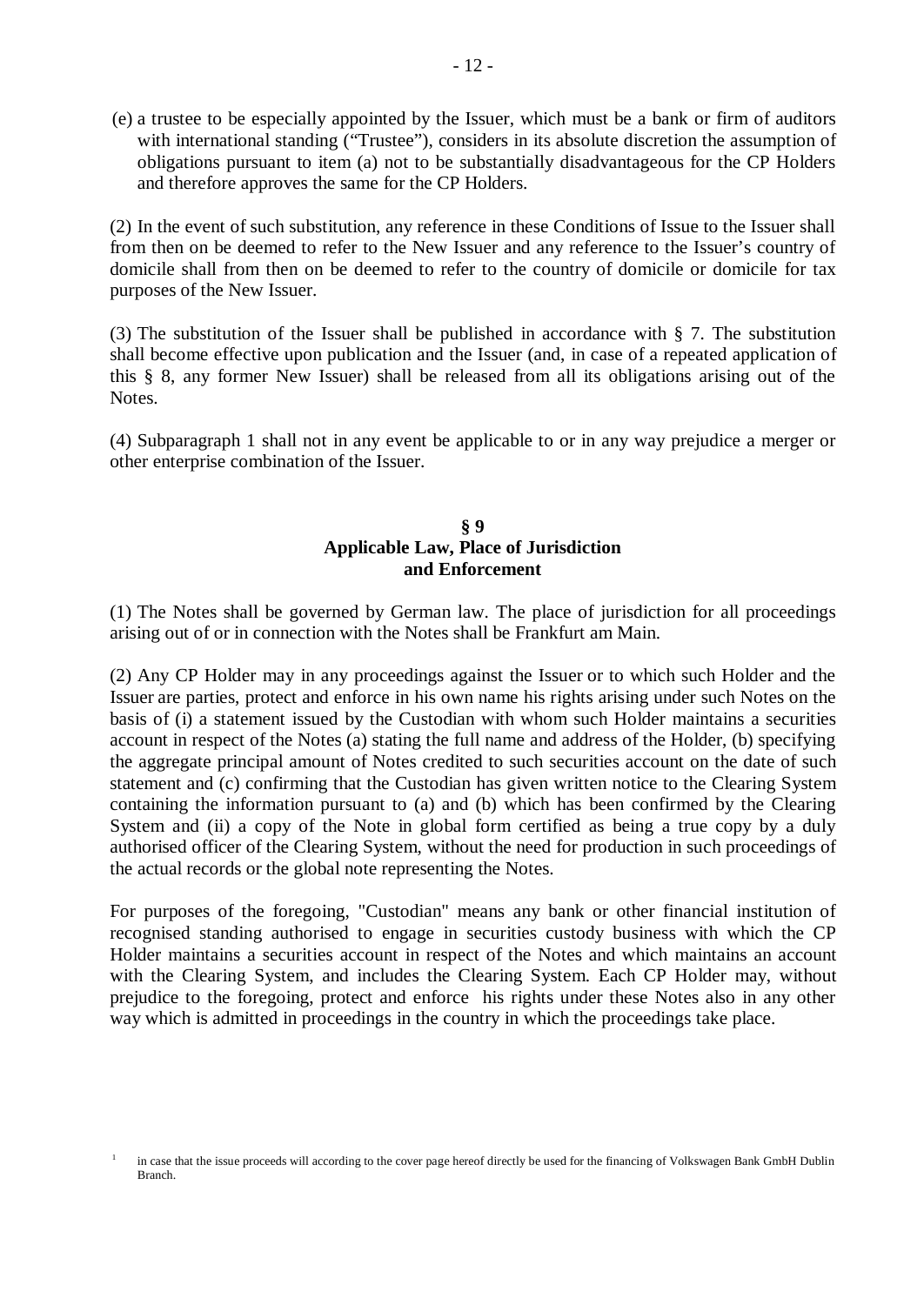# **Volkswagen Bank GmbH**

 $\overline{\phantom{a}}$ – Issuer –

For information on Volkswagen Bank GmbH ("Volkswagen Bank"), any purchaser or prospective purchaser of Notes issued or to be issued under the Programme is referred to Volkswagen Bank's most recent audited financial reports. Volkswagen Bank's financial reports are, when published, available free of charge from its head office specified on the back cover of this Information Memorandum.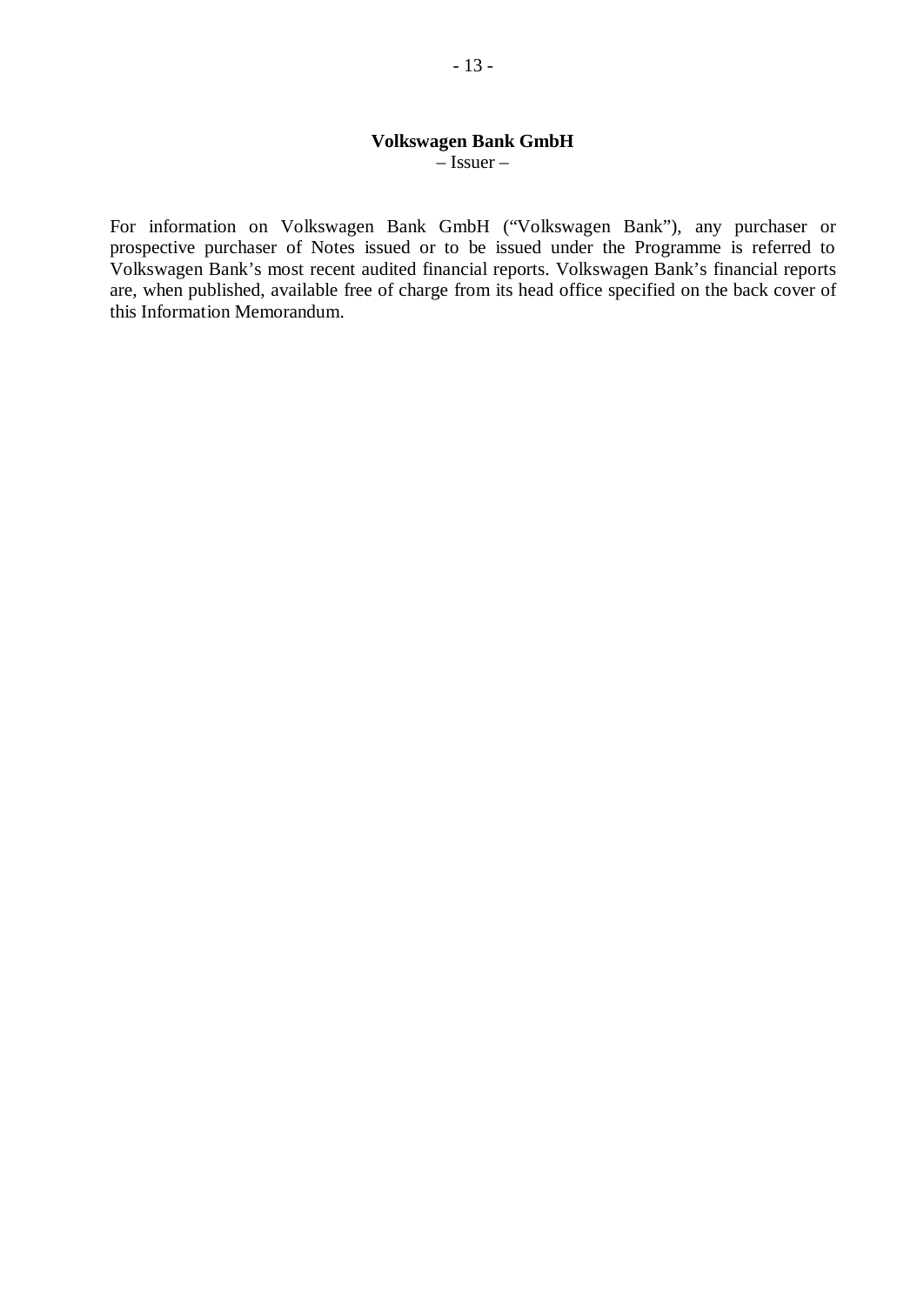#### **Selling Restrictions**

# **1. General**

Each Dealer has represented, warranted and agreed that it will observe all applicable laws and regulations in any jurisdiction in which it may offer, sell, or deliver Notes and it will not directly or indirectly offer, sell, resell, re-offer or deliver Notes or distribute any disclosure document, circular, advertisement or other offering material in any country or jurisdiction except under circumstances that will result, to the best of its knowledge and belief, in compliance with all applicable laws and regulations.

# **2. United States of America**

The Notes issued under this Multi-Currency Commercial Paper Programme have not been and will not be registered under the United States Securities Act of 1933, as amended, (the "Securities Act") and the Notes may not be offered or sold within the United States or to, or for the account or benefit of, U.S. persons. Each Dealer has represented and agreed that it has offered and sold, and will offer and sell, Notes only outside the United States to non-U.S. persons in accordance with Rule 903 of Regulation S under the Securities Act **(**"Regulation S"**).**  Accordingly, each Dealer has represented and agreed that neither it, nor its affiliates nor any person acting on its or their behalf has engaged or will engage in any directed selling efforts with respect to the Notes, and that it and they have complied and will comply with the offering restrictions requirement of Regulation S. Each Dealer has also agreed that, at or prior to confirmation of sale of the Notes, it will have sent to each distributor, dealer or person receiving a selling commission, fee or other remuneration that purchases Notes from it a confirmation or notice to substantially the following effect:

"The Securities covered hereby have not been registered under the United States Securities Act of 1933, as amended (the "Securities Act") and may not be offered or sold within the United States or to, or for the account or benefit of, U.S. persons. Terms used above have the meanings given to them by Regulation S under the Securities Act."

Terms used in this paragraph have the meanings given to them by Regulation S.

# **3. United Kingdom**

Each Dealer has represented, warranted and agreed that

(a) (i) it is a person whose ordinary activities involve it in acquiring, holding, managing or disposing of investments (as principal or agent) for the purposes of its business and (ii) it has not offered or sold and will not offer or sell any Notes other than to persons whose ordinary activities involve them in acquiring, holding, managing or disposing of investments (as principal or agent) for the purposes of their businesses or who it is reasonable to expect will acquire, hold, manage or dispose of investments (as principal or agent) for the purposes of their businesses where the issue of the Notes would otherwise constitute a contravention of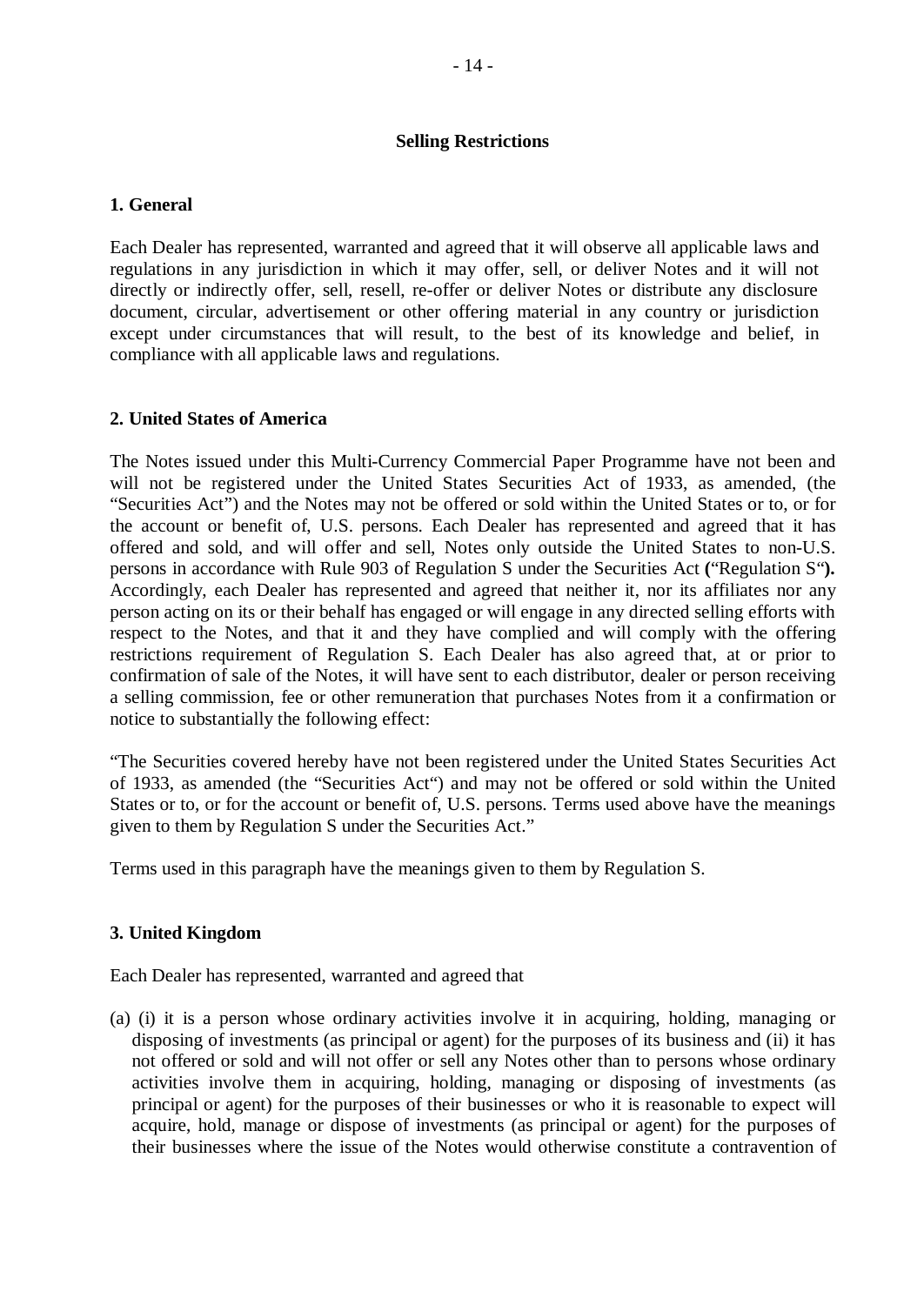section 19 of the Financial Services and Markets Act 2000 (the "FSMA") by Volkswagen Bank;

- (b) it has only communicated or caused to be communicated and will only communicate or cause to be communicated any invitation or inducement to engage in investment activity (within the meaning of section 21 of the FSMA) received by it in connection with the issue or sale of any Notes in circumstances in which section 21(1) of the FSMA does not apply to Volkswagen Bank; and
- (c) it has complied and will comply with all applicable provisions of the FSMA with respect to anything done by it in relation to such Notes in, from or otherwise involving the United Kingdom.

As used herein, "United Kingdom" means the United Kingdom of Great Britain and Northern Ireland.

# **4. Japan**

Each Dealer has acknowledged that the Notes have not been and will not be registered under the Securities and Exchange Law of Japan (the "Securities and Exchange Law**")** and, accordingly, each Dealer has undertaken that it will not offer or sell any Notes, directly or indirectly, in Japan or to, or for the benefit of, any Japanese Person or to others for re-offering or resale, directly or indirectly, in Japan or to any Japanese Person, except pursuant to an exemption from the registration requirements of, and otherwise in compliance with, the Securities and Exchange Law and any other applicable laws, regulations and guidelines promulgated by the relevant Japanese governmental and regulatory authorities and in effect at the relevant time. For these purposes **"Japanese Person"** means any person resident in Japan, including any corporation or other entity organised under the laws of Japan.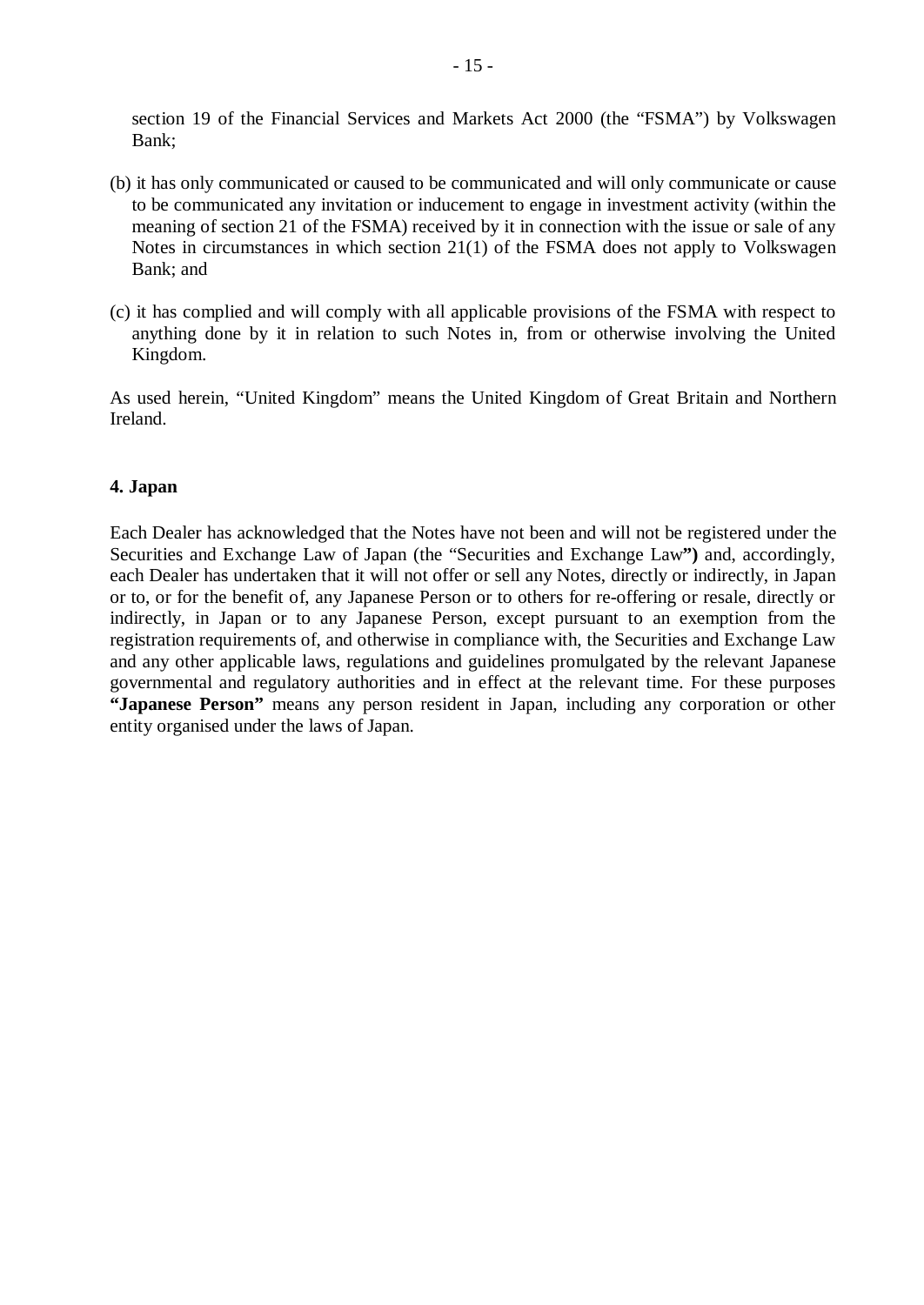#### **Issuer**

#### **Volkswagen Bank GmbH**

Gifhorner Strasse 57 D-38112 Braunschweig Telephone: +49-531-212-3807 Telefax: +49-531-212-3853

#### **Arranger**

# **Citibank International plc**

Short-Term Fixed Income Desk Citigroup Centre Canada Square Canary Wharf London E14 5LB Telephone: +44-20-7986-9070 Telefax: +44-20-7986-6837

#### **Dealers**

#### **Barclays Bank PLC**

ECP Trading Desk 5 The North Colonnade Canary Wharf London E14 4BB Telephone: +44-20-7773-9075 Telefax: +44-20-7773-4875

#### **BNP Paribas**

10 Harewood Avenue London NW1 6AA Telephone: +44-20-7595-8842 Telefax: +33-1-43169735

#### **Bayerische Landesbank**

Brienner Strasse 18 D-80333 München Telephone: +49 89 2171 23469 Telefax: +49 89 2171 23439

#### **Citibank International plc**

Short-Term Fixed Income Desk Citigroup Centre Canada Square Canary Wharf London E14 5LB Telephone: +44-20-7986-9070 Telefax: +44-20-7986-6837

#### **Dresdner Bank Aktiengesellschaft**

Jürgen-Ponto-Platz 1 D-60301 Frankfurt am Main Telephone: +49-69-713-15510 Telefax: +49-69-713-19804

**Danske Bank A/S** 

Holmens Kanal 2-12 DK-1092 Copenhagen K Telephone: +45 33 44 00 00 Telefax: +45 33 44 03 85